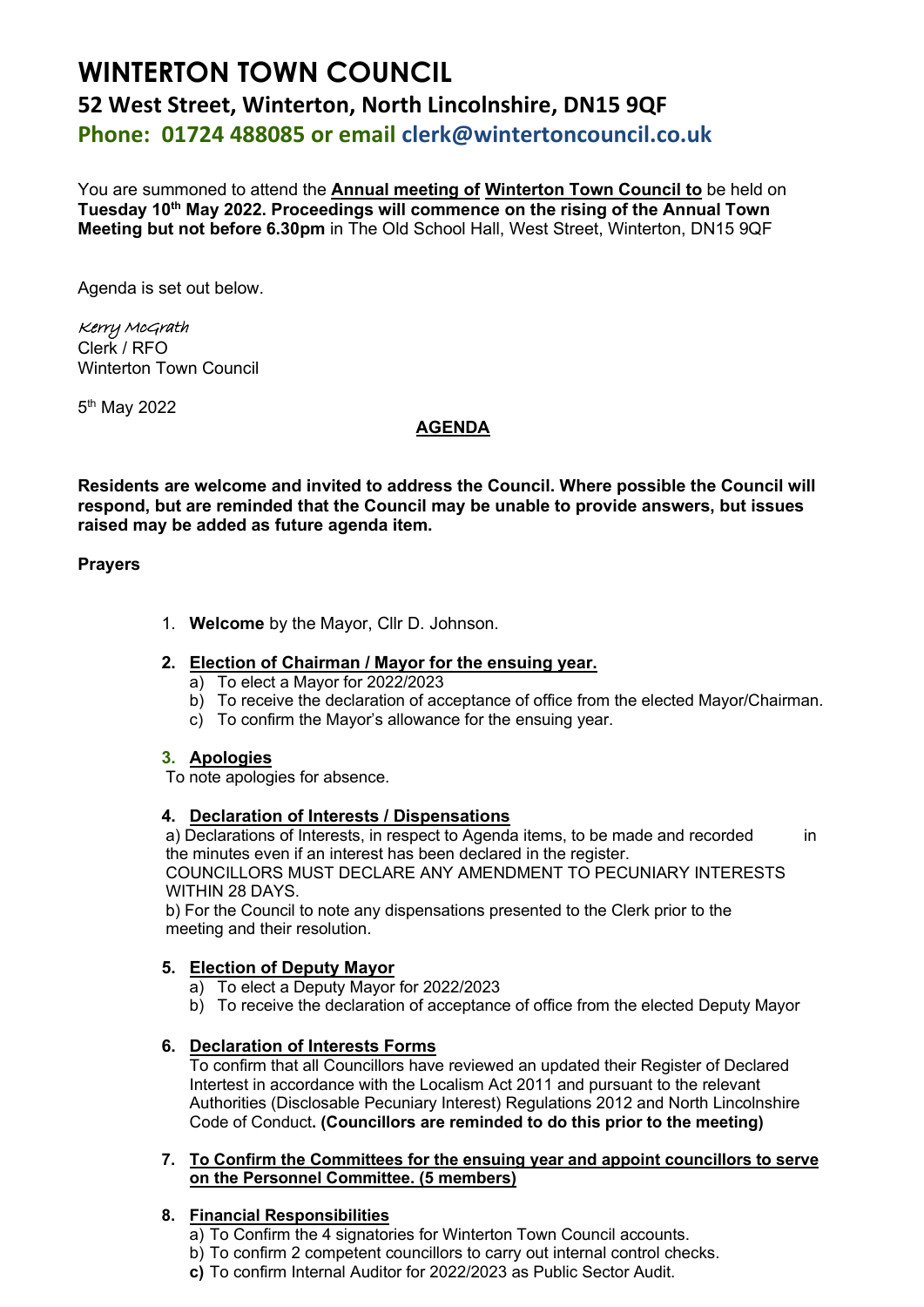# 9. **Power of Competence**

To affirm that the Town Council is eligible to exercise the power of competence.

## 10. **Dates of Meetings**

To agree the dates and times of ordinary meetings of Council for the ensuing year as the second Tuesday of the month at 6pm, except in exceptional circumstances.

# **11.Policies – to review and approve attached policies**

- a) Financial Regulation updated procurement figures.
- b) Health & Safety Policy
- c) Disciplinary Policy
- d) Grievance Policy
- e) Financial Risk assessment.
- f) General Risk assessment.

## **12. Minutes of Previous Meetings**

- a) To **approve** and sign as a true record the Minutes of the Winterton Town Council Meeting held on 12<sup>th</sup> April 2022.
- b) To **note** any updates on items from the minutes not appearing elsewhere on the agenda.

# *13.* **To receive North Lincolnshire Ward Councillors' Report and Councillors' questions to Ward Councillors.**

## **14. Correspondence – To receive correspondence.**

**15. To resolve plan of action for making Winterton accessible for all.**

## **16. Planning – To receive and resolve comment on new planning application within Winterton and to receive information on previous applications. and, where appropriate, to receive and comment on application received following agenda issue.**

a) [http://www.planning.northlincs.gov.uk/plan?ref=PA/2022/741](https://gbr01.safelinks.protection.outlook.com/?url=http%3A%2F%2Fwww.planning.northlincs.gov.uk%2Fplan%3Fref%3DPA%2F2022%2F741&data=05%7C01%7Crfo%40wintertoncouncil.co.uk%7C40fa0d7387374abcc8aa08da2840a841%7C1901833ec75843e2a83efb7032ea34cb%7C0%7C0%7C637866555406194810%7CUnknown%7CTWFpbGZsb3d8eyJWIjoiMC4wLjAwMDAiLCJQIjoiV2luMzIiLCJBTiI6Ik1haWwiLCJXVCI6Mn0%3D%7C3000%7C%7C%7C&sdata=AK2S5NorDKKFMEx%2FL3lIJqlJZYGlqGS%2Bz6PQAFQvbpc%3D&reserved=0) Planning permission to erect a single storey ground floor rear extension and to install a new roof to the existing garage, The Tustings, 120 North Street, Winterton, DN15 9QN.

# **17. Financial**

a) To **approve** WTC payments to April 30<sup>th</sup> 2022 - as attached.

b) To **approve** WCP payments to April 30<sup>th</sup> 2022 - as attached.

c) To **receive**, for information, Receipts, Bank reconciliations and Council Detail report to 30<sup>th</sup> April 2022 - as attached.

- d) To **review and approve** the Asset Register attached
- e) To **review and approve** the Insurance Policy schedule attached
- f) To **receive and approve** the Internal auditor report for 2021-2022.
	- i. To **review and approve** the scale of charges for the Pavilion hire 2022-2023
	- ii. To **receive and approve** amended procurement figures following departure from EU.
	- iii. To **agree** the Clerk sources quotes for Christmas Lights tender for 3 years.

g) To **receive, complete and approve** Section 1 of the AGAR 2021-22

h) To **receive and approve** Section 2 of the AGAR 2021-22

i) To **receive and consider** the grant application for Winterton Academy Prom – attached.